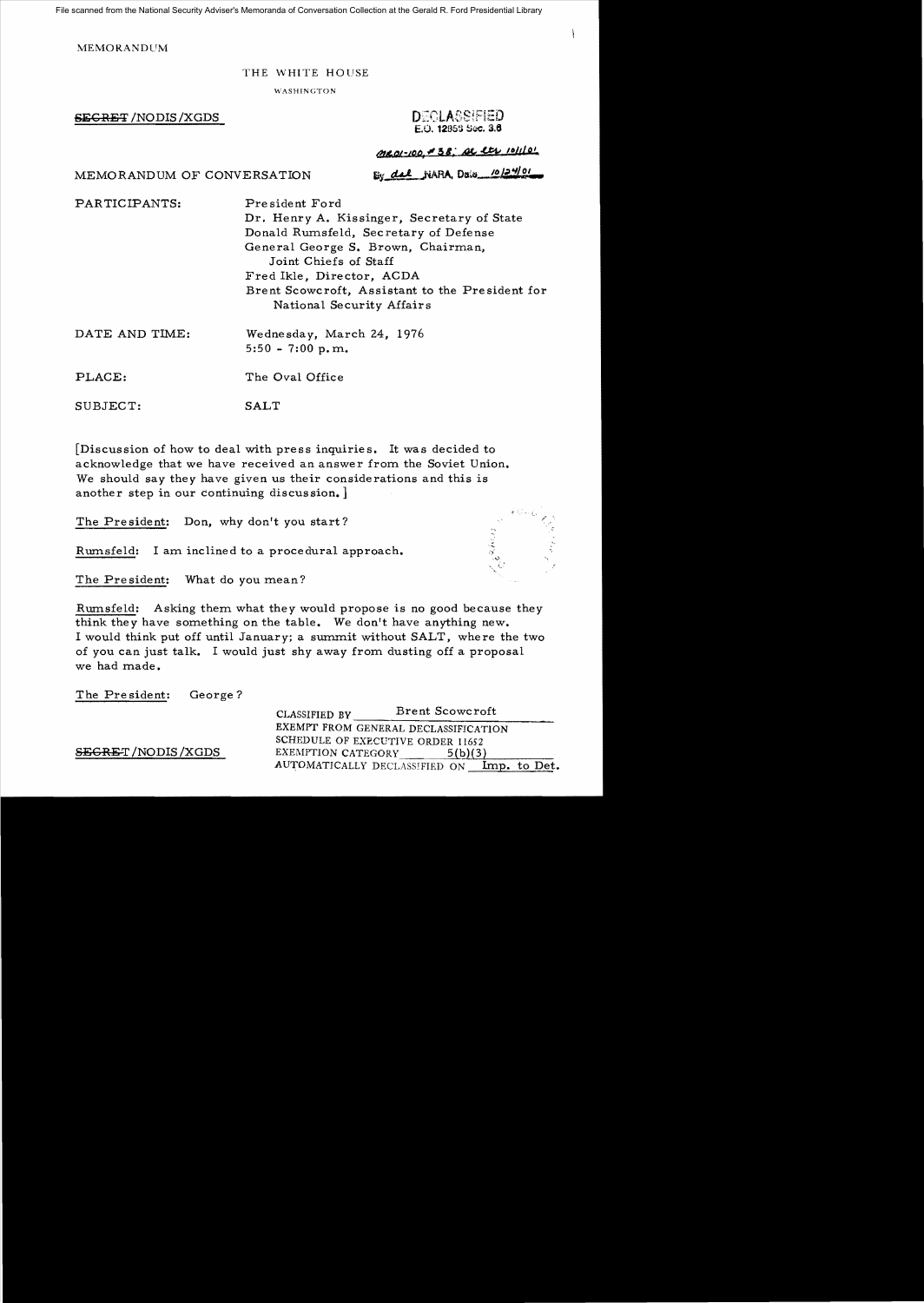### SEGRET-/NODIS /XGDS 2

Brown: I heaved a sigh of relief. I thought out last proposal had some problems, so I tend to the procedural approach.

### The President: Fred?

Ikle: I don't think we should do anything in the meantime which would interfere with SALT -- like Minuteman III. Then perhaps we could put some more issues into Geneva -- not the central ones. We could then also undertake to educate them on these ambiguous systems.

## The President: Henry?

Kissinger: There are three possibilities -- deferral, stall, or make one final propo sa1.

[Discusses the three options]

The President: Putting it to Geneva is no good. I think we either suspend and ask for more money, or we look at the January proposals and see if there is anything to work with. Why not have the Verification Panel work at it for two weeks? If we can come up with a new wrinkle, fine. If not, we suspend and go to the Congress for more money.

Rumsfeld: I don't think we necessarily need to ask for more money unless they start to break out.

I would urge you to expand your guidance to include the procedural option and not just review our two proposals and breaking off.

Scowcroft: We should set a deadline and ought to keep working on it.

The President: I don't want to dilly dally around with Geneva or other procedures. I want either a new crack at it or to break it off.

[Much discussion]

I would like it if the Verification Panel would take these points of impasse and see if there is some place we can get some movement. I am just not willing to do nothing for five or six months without sending up a request for more money.

SEGRET/NODIS /XGDS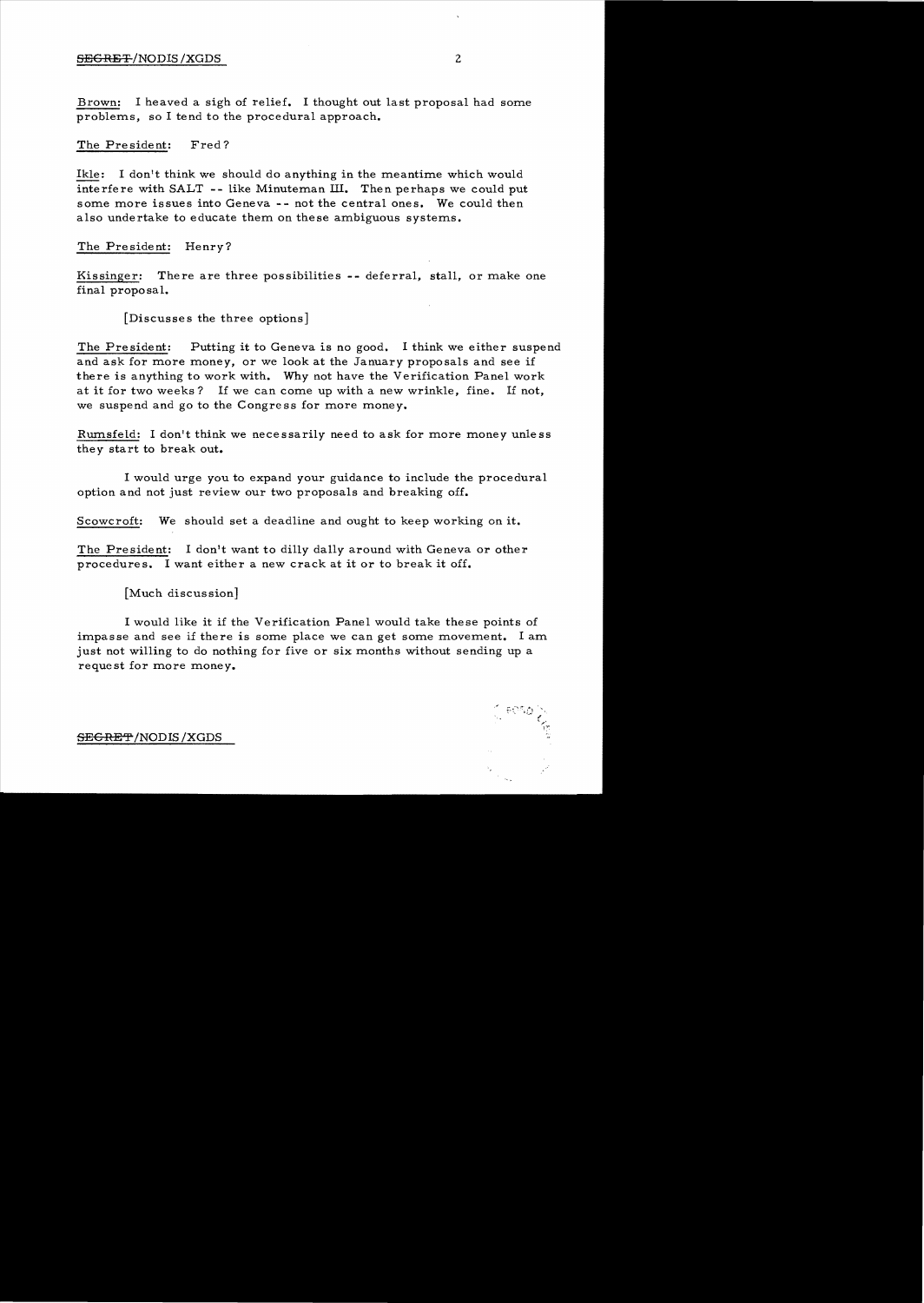# SECRET /NODIS /XGDS 3

Rurnsfeld: I don't think you should go up for more money just because we are delayed for five or six months. To do that, we should show that the Soviet Union has done something -- the fact is they haven't.

[Much discussion]

The President: Let's have the Verification Panel look into the possibilities of modifying our last proposal or the one Henry and Brezhnev discus sed.

Rurnsfeld: It will certainly leak. We should think about getting out a statement about the Brezhnev re sponse.

Scowcroft: That looks bad. We can have a question planted.

The President: And we could just say they gave us their considerations, and we will study them. This is just another step in the negotiating process.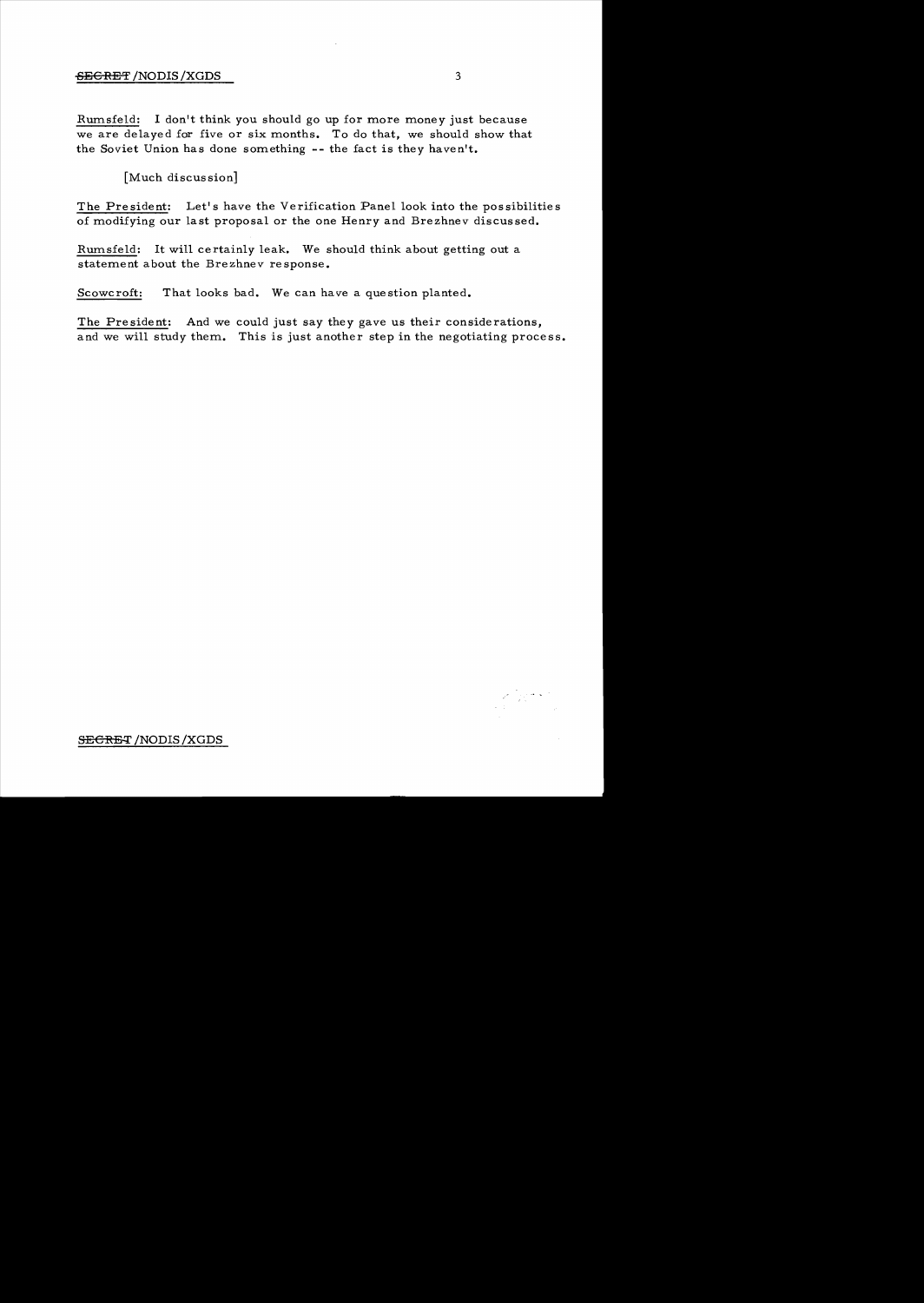$f/K/R/|K_{\rm warm}/%$  $24$  Uran ?6 Desiraing hunt deal a press imposes Ontwentiding that we have you will an conserve, They have given the Chica considerations + this is another stop in our contriming <del>s</del> dhaurin P Da we don't you start R Jam in chired to a prochural opport P court do you mison R Oskin then what they smild figure is un poultrioned they think they have something on clath. We clark have anything were, I would think just off til Jan finnant et a Satt certain à époque of on proposal we had built l George B. I signal brand a sigt of relief. I that conclust<br>programal had some proof so I tout to procedured of prometer  $Y = \sqrt{2}$ I don't think we should draything which commedia writterfue w) Salt- hike real II. Then. procharges we could put some more reside met Comen, not - central gres. We could this oko entitle to educate them on these combingerous toptes  ${\mathscr M}_{\cdot\cdot}$  K  $\sim$ KTImaa 3 possibilités chiperial, stall, or make one from proford. (Discuss c 3 getion) P (Thoms out putting it to Censo) I think we letter sugged a cele for work trancy a un bokat a fam proposa AUTHORITY per ma el-100, #38 BY  $\frac{1}{\sqrt{2}}$  NLF, DATE  $\frac{1}{2}$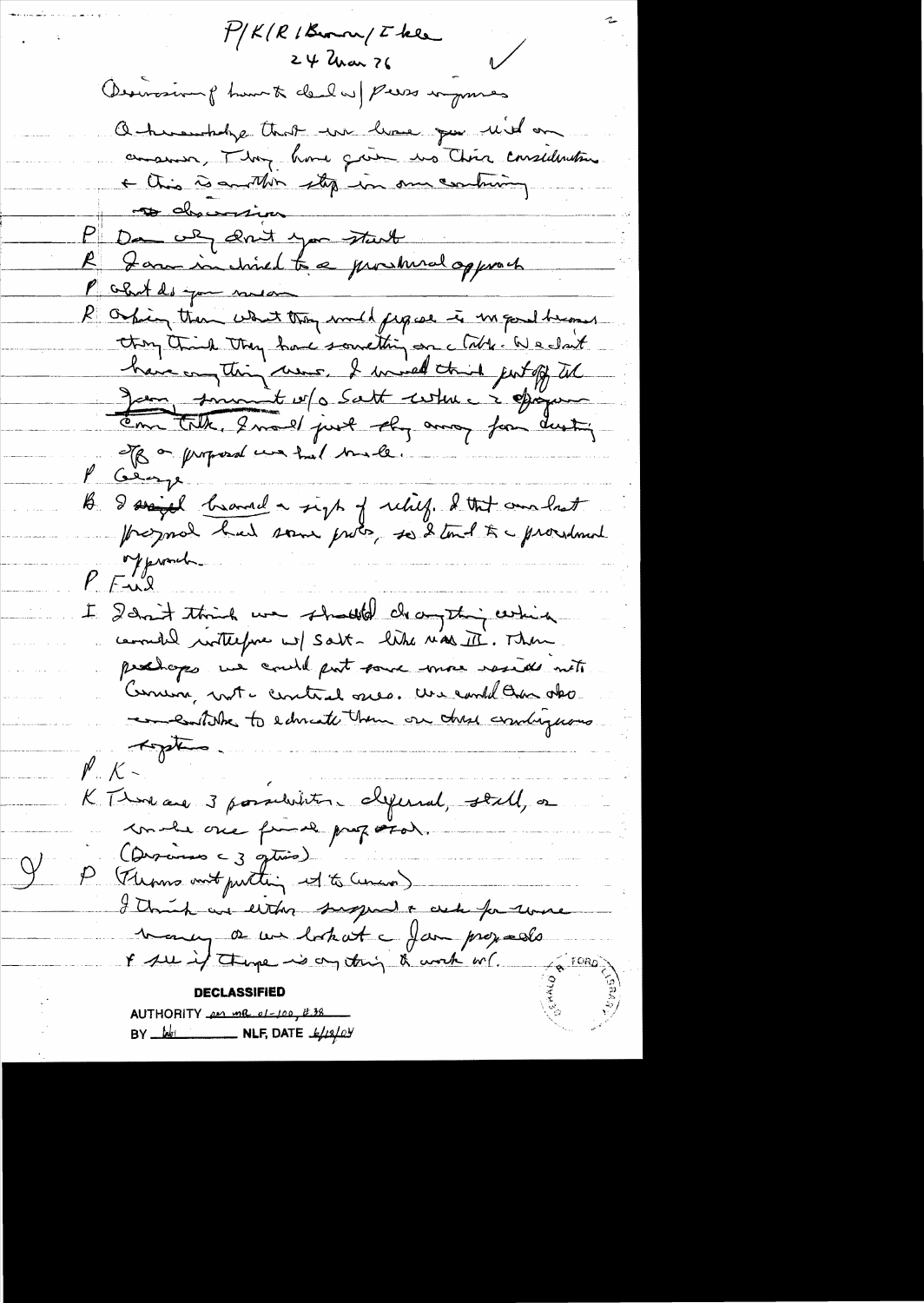Why not know c Up work at it for 2 with in we can come up of a new country, fine. If not, on Surgeond & go to c Cong for war way R I don't trick au precés. nul & ask more money uniless they start to bread out. Quant nige you to exposed your quidance to c jugado + heating of.  $\mathcal{Z}_+$ the (pendant & apple & help working on it) Provis Angly he held unto dity looky (Mondr Dram) P. In 10 the if up world tole have pourts groupouse and ser if there is some place we can get tous moment. I am just wort willing to do watting for 5-6 munitos culo sending ug request fr more money. R délait tout par model par y parmer mont post because we allay for 56 min todithat ces should show that - Sc has done something c factors they havents march Discussion Lite have the UP laste into the passibilities to and property on last proposed or the